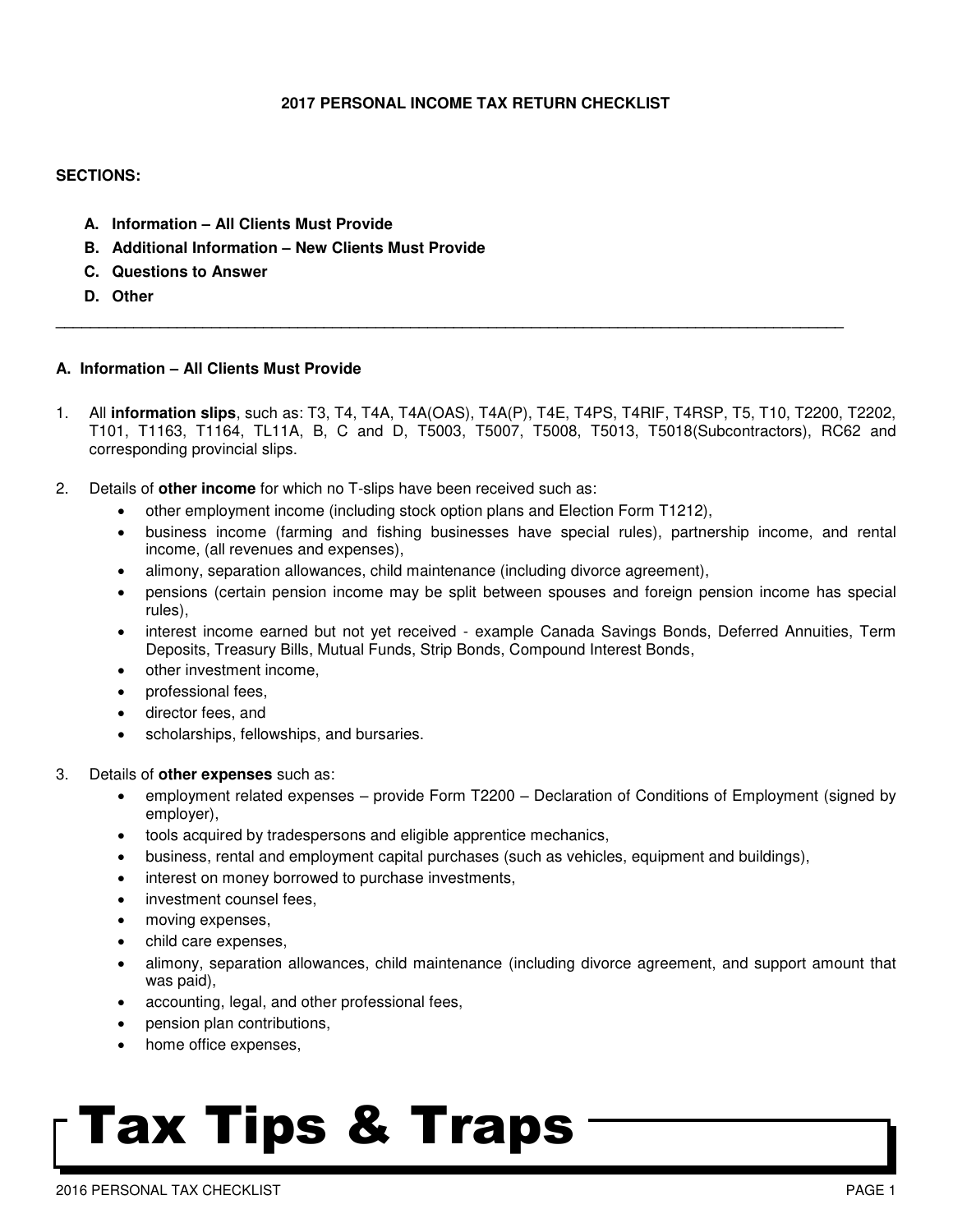- film and video production expenditures eligible for a tax credit,
- mining tax credit expenses,
- business, property and employment travel and/or motor vehicle expenses (travel logs may be required),
- scientific research and experimental development expenses,
- adoption related expenses,
- clergy residence deduction information (including Form T1223),
- disability supports expenses (speech, sight, hearing, learning aids for impaired individuals and attendant care expenses),
- tradespersons' tools acquired by an employee,
- public transit passes acquired,
- interest paid on qualifying student loans, and
- amounts paid for programs of physical activity or arts for children under 16 of age at the beginning of the year (under 18 for children with disabilities). Certain provinces provide credits for children above this age.
- 4. Details of **other investments** such as:
	- real estate, or oil and gas investments including financial statements, and
	- labour-sponsored funds.

### 5. Details and **receipts** for:

- Registered Retirement Savings Plan (RRSP) contributions,
- professional and union dues,
- tuition fees for both full-time and part-time courses for you or a dependant including mandatory ancillary fees, and Forms T2202, TL11A, B, C and D where applicable,
- charitable donations,
- medical expenses for you and dependent person(s) (including travel expenses and certain medical related modifications to a new or existing home),
- political contributions,
- **NEW – Home Accessibility Tax Credit –** Certain expenditures (up to \$10,000) may be eligible for a tax credit if made in relation to a renovation or alteration of your home to enhance mobility or reduce the risk of harm for an individual who is either, eligible for the Disability Tax Credit, or 65 years of age or older at December 31, 2016. Examples of eligible expenditures include amounts relating to wheelchair ramps, walkin bathtubs, wheel-in showers and grab bars. Eligible expenditures will include, for example, the cost of labour and professional services, building materials, fixtures, equipment rentals and permits. A similar credit is available in British Columbia, New Brunswick and Ontario.
- **NEW Eligible Educator School Supply Tax Credit –** If you are a teacher or early childhood educator, please provide receipts (up to \$1,000) for eligible school supplies purchased in the year. An eligible supply expense is an amount paid in the year for supplies used or consumed in the school or regulated child care facility in the performance of your employment. Supplies include:
	- a. consumable goods such as construction paper, flashcards, items for science experiments, art supplies, and stationary items; and
	- b. durable goods limited to games, puzzles, books, containers and educational support software. Computers, tablets and rugs (for kids to sit on) are examples of expenses which are not eligible.

In addition, please provide a certification from your employer attesting to the eligible supplies expense. Note that not all teachers and expenditures are eligible for this credit.

- 6. Details of **capital gains and losses** realized in 2016. This may be obtained, in some circumstances, by contacting your investment advisor.
- 7. **NEW** Details on the **disposition of your principal residence or other real property**. If disposing of your principal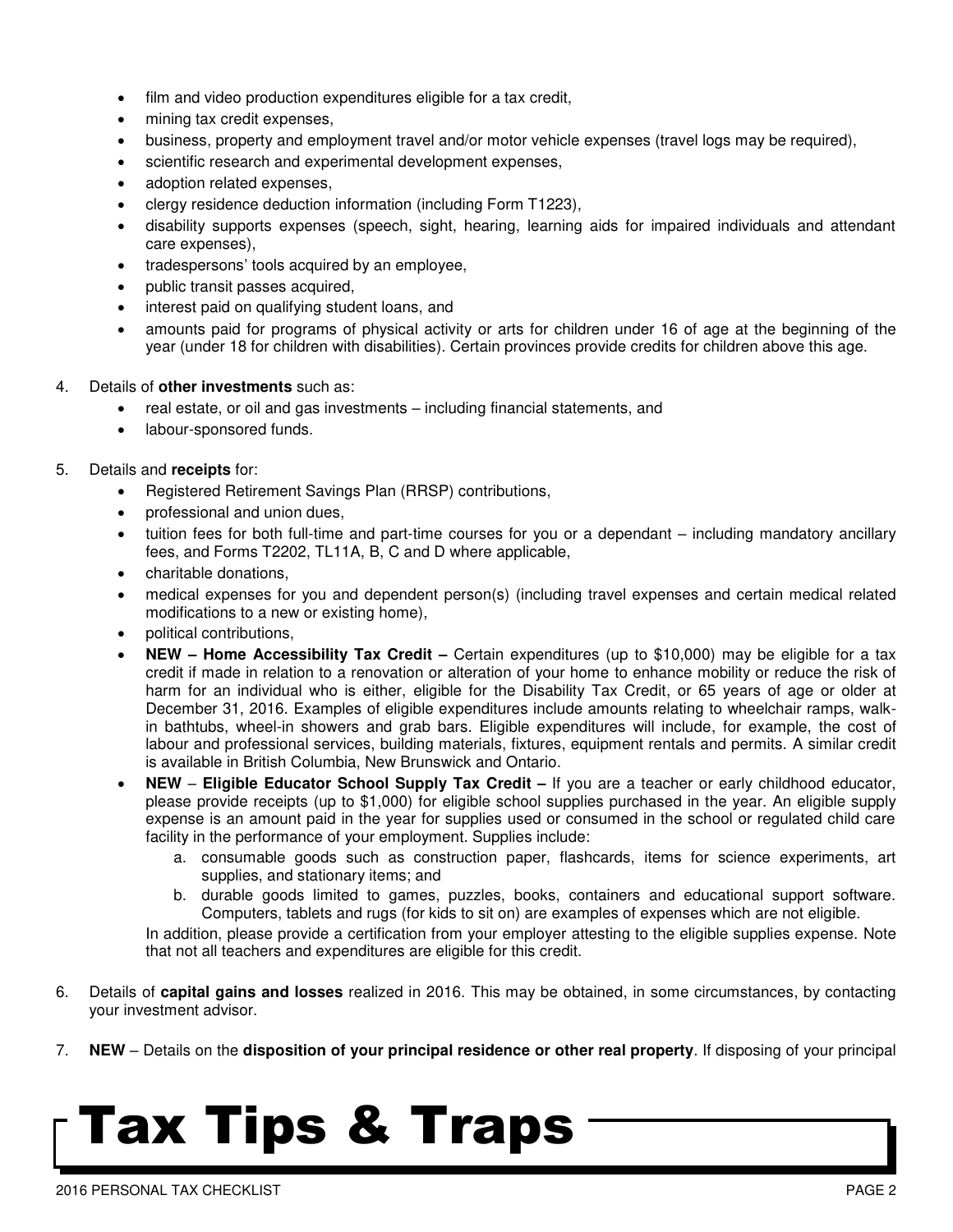residence, please provide: proceeds of disposition, a description of the property, and the year the property was acquired. If disposing of other real property, please provide the cost of the property, in addition to the requirements for a principal residence.

Further, please indicate if you have a change-in-use of your property. This could include, for example, converting some or all of your principal residence into an income earning property, such as a rental suite.

- 8. Name, address, date of birth, SIN, and province of **residence** on December 31, 2016, if changed in the current year.
- 9. **Personal status**  single, married, common-law, separated, divorced, or widowed. If **married** or **common-law**, provide the spouse/partner's income, SIN, and birth date. If there has been a status change in the year, please provide the date of the change.
- 10. List of **dependants/children** including their income, birth date, and SIN.
- 11. Details regarding residence in a prescribed area which qualifies for the **Northern Residents Deduction.**
- 12. Details regarding contributions and withdrawals from **Registered Education Savings Plans**.
- 13. Details regarding **RRSP Home Buyers' Plan** withdrawals and repayments, and **RRSP** – **Lifelong Learning Plan** repayments.
- 14. Details on 2016 income tax **instalments**, or payments of tax, if we do not have access to your tax account on CRA's Represent a Client.
- 15. 2015 **Assessment/Reassessment Notices** and any other correspondence from CRA.
- 16. Details of **foreign property** owned at any time in 2016 including cash, stocks, trusts, partnerships, real estate, tangible and intangible property, contingent interests, convertible property, etc. Required details include: description of the property, related country, maximum cost in the year, cost at year-end, income, and capital gain/loss for each particular property.

For property held in an account with a Canadian securities dealer or Canadian trust company, please provide the country for each investment, fair market value of the investments at each month-end, income or loss on the property, and gain or loss on disposition of the property.

- 17. Details of **income** from, or **distributions** to, **foreign entities** such as foreign affiliates and trusts.
- 18. Details of your **Pension Adjustment Reversal** if you ceased employment and were in a Registered Pension Plan or a Deferred Profit Sharing Plan (T10 Slip).
- 19. Copy of any **foreign tax returns** filed.
- 20. **Internet Business Activities** If you have business, professional, farming, or fishing income, please indicate whether you have Internet business activities. According to CRA, Internet business activities include any activity where you earn income from your webpages, websites, or Apps. This can include:
	- Selling goods and/or services on your own page or site. You may have a shopping cart and process payment transactions yourself or use a third-party service.
	- Selling goods and/or services on auction, marketplace or similar sites operated by others.
	- Earning income from advertising, income programs or traffic your site generates. Or,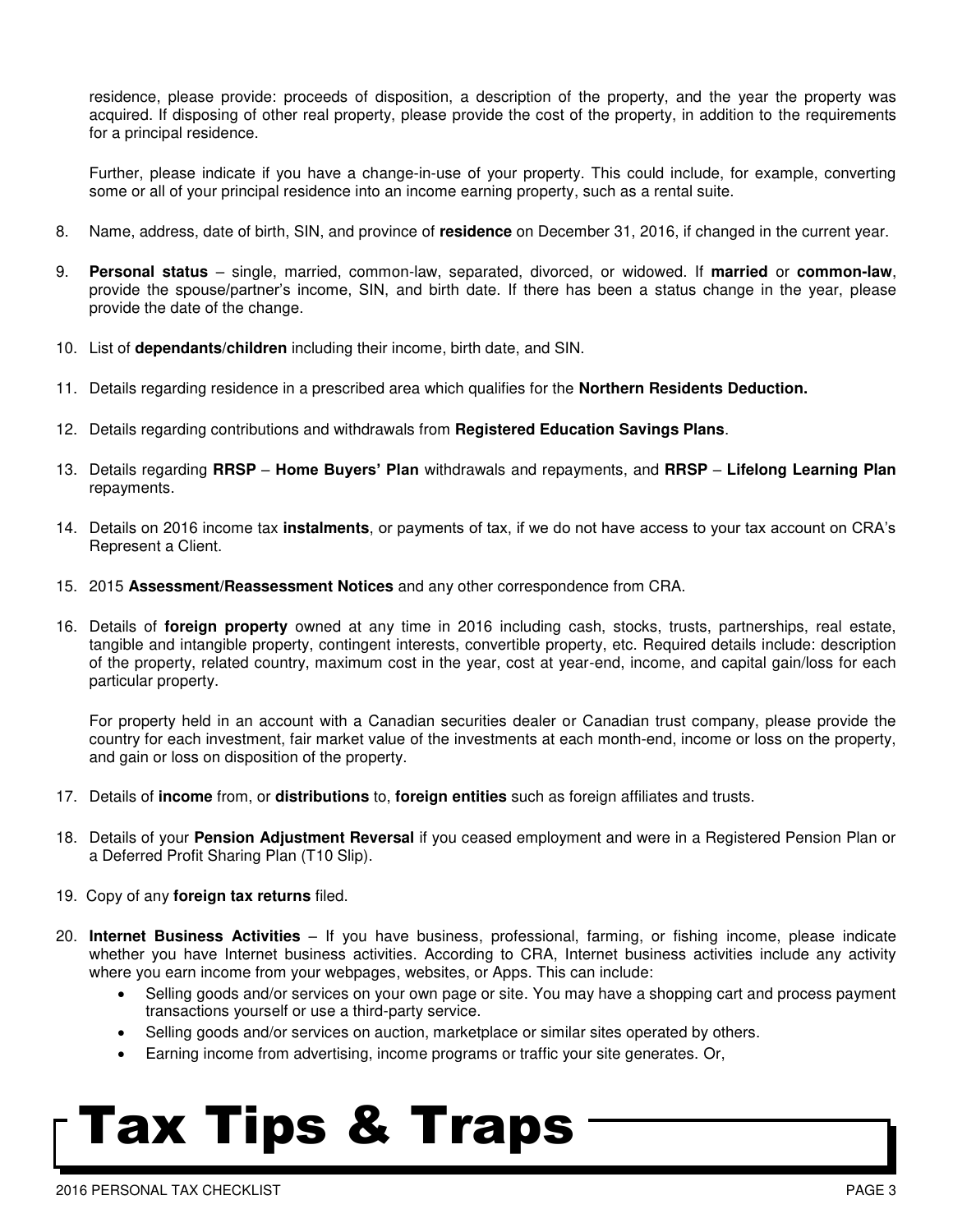- If your site doesn't support transactions but your customers call, complete and submit a form or email you to make a purchase order, booking, etc.
- Note "Information only" webpages and websites like directories or ads will not trigger this information requirement.

If you do have Internet business activities, please also provide:

- Number of webpages or websites that your business generates income from. Please provide the addresses of your pages and/or sites. If you have more than 5, provide the 5 that generate the most income.
- Provide the percentage of income generated from the Internet. If you do not know the exact percentage, please provide a reasonable estimate.

### **B. Additional Information – New Clients Must Provide**

- 1. Details of previous **capital gain exemptions claimed**, **business investment losses** and **cumulative net investment loss accounts**.
- 2. A listing or copy of **receipts** for significant **capital assets** purchased in the year which may appreciate in value.
- 3. Details of **carry-forward amounts** from previous years (ex. losses, donations, forward averaging amounts, RRSP).
- 4. Copy of 2015 (or most recently filed) **personal tax return if we don't have it already**.

### **C. Questions to Answer**

1. Are you **disabled or are any of your dependants** disabled? If so, provide Form T2201, Disability Tax Credit Certificate. The **transfer rules** allow claims for certain dependent relatives.

 Persons with **disabilities** may also receive tax relief for the cost of **disability supports** (e.g. sign language services, talking textbooks, etc.) incurred for the purpose of **employment** or **education**. If you or your dependents are disabled but do not have a T2201 Form, please provide details so we can explore whether you are eligible for special credits or benefits.

- 2. Are you the **caregiver** for any infirm family members?
- 3. Did you provided **in-home care** for a **parent or grandparent** (including in-laws) 65 years of age or over, or an infirm **dependent relative**? A federal tax credit may be available. Certain provincial credits may also be available. Also, the caregiver may claim related **training costs** as a medical expense credit.
- 4. Do you want your **tax refund** deposited directly into your account at a financial institution?
- 5. If you have children up to the age of 17, have you received the **Universal Child Care Benefit** (UCCB)? If not, please provide details and we may be able to assist in obtaining some past benefits.

Note that the UCCB ceased in mid-2016. For some taxpayers, this benefit was replaced by the Canada Child Benefit (CCB). The CCB is an income tested benefit and therefore may not be provided to certain higher income individuals who previously received the UCCB.

6. Are you a first-time **home buyer** in 2016? A tax credit based on \$5,000 (@15% = \$750) is available for qualifying